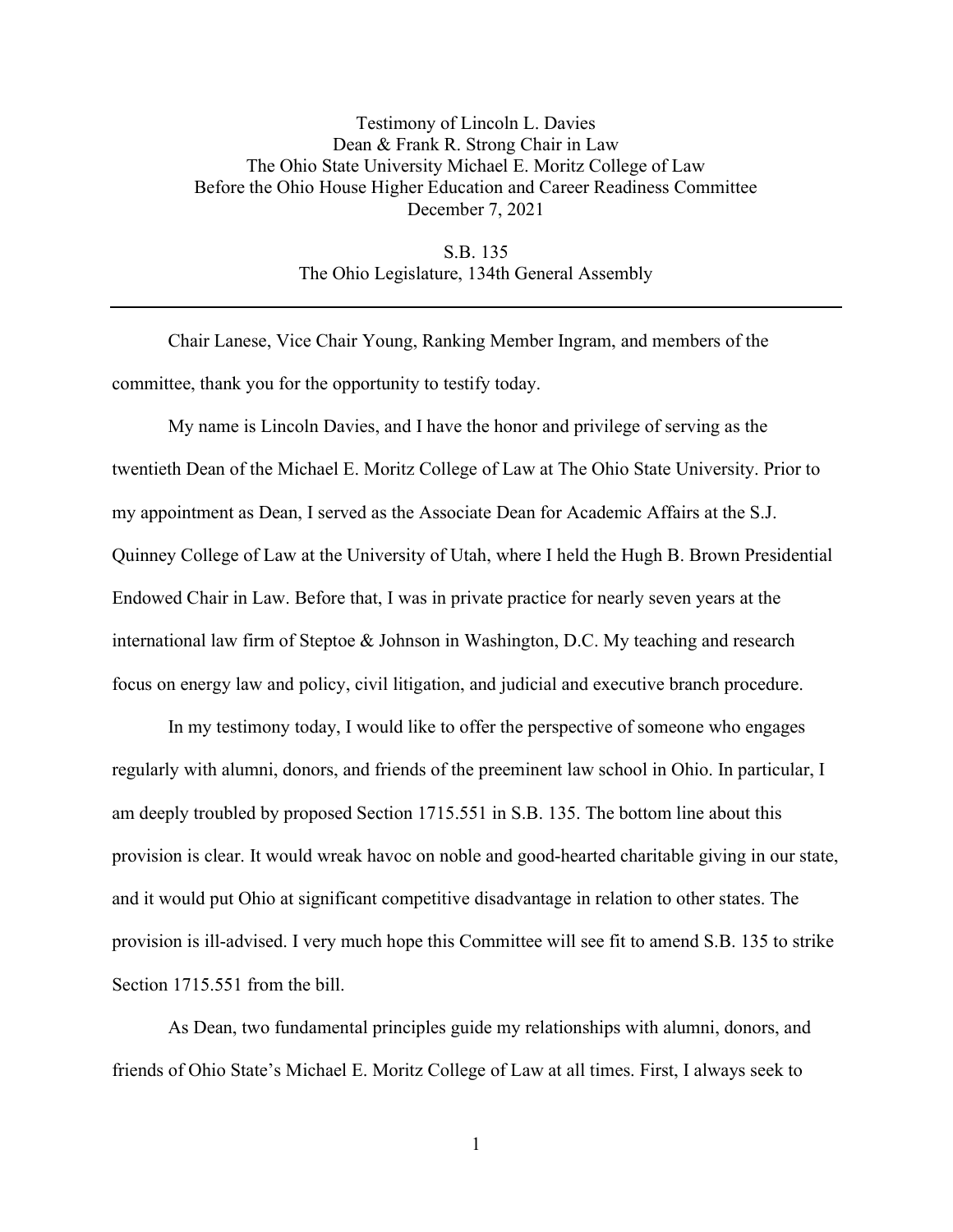honor, celebrate, and show gratitude to our donors. Without them, we could not achieve so much of what we seek to advance, namely, educating future leaders and lawyers and nurturing the rule of law in society. Second, I aim to align gifts to the College with what will make us better as an institution. In this objective, we keep our core values close at all times: students first, always first; excellence in all ways; cooperation and collaboration; and community.

I can attest firsthand that the generosity of alumni, donors, and friends of the College is transformative—for our law school community, and for our students, whose lives this generosity forever changes. Even during the ongoing global pandemic, I have seen this on a regular basis. Over the last two years, we have received gifts to offer scholarships to students. Many of these students could not have attended law school at Ohio State without this support. We have received gifts to endow professorships. Without this generosity, we could not have succeeded in bringing top-tier talent from across the nation to Ohio. And we have received gifts to support both student and faculty work in the community—again, service to the State and our fellow Ohioans that otherwise would not be possible.

The most transformative gift Ohio State Law has received to date was the incredibly generous donation of one of our alums, Michael E. Moritz, who in 2001 gave roughly \$30 million to the College. This gift had three parts. One-third of the gift created four endowed Chairs in Law. In fact, I have the honor of holding one of those Chaired professorships, the Frank R. Strong Chair in Law. The second third of the gift aimed to uplift the College in strategic ways. That portion of the gift has been used, for instance, to support our Program in Dispute Resolution, currently ranked #2 in the nation. The final third of the gift—the final roughly \$10 million—was dedicated to creating full tuition scholarships for students. Today, there are thirty Michael E. Moritz Scholars enrolled at our law school. Every day, I am grateful for the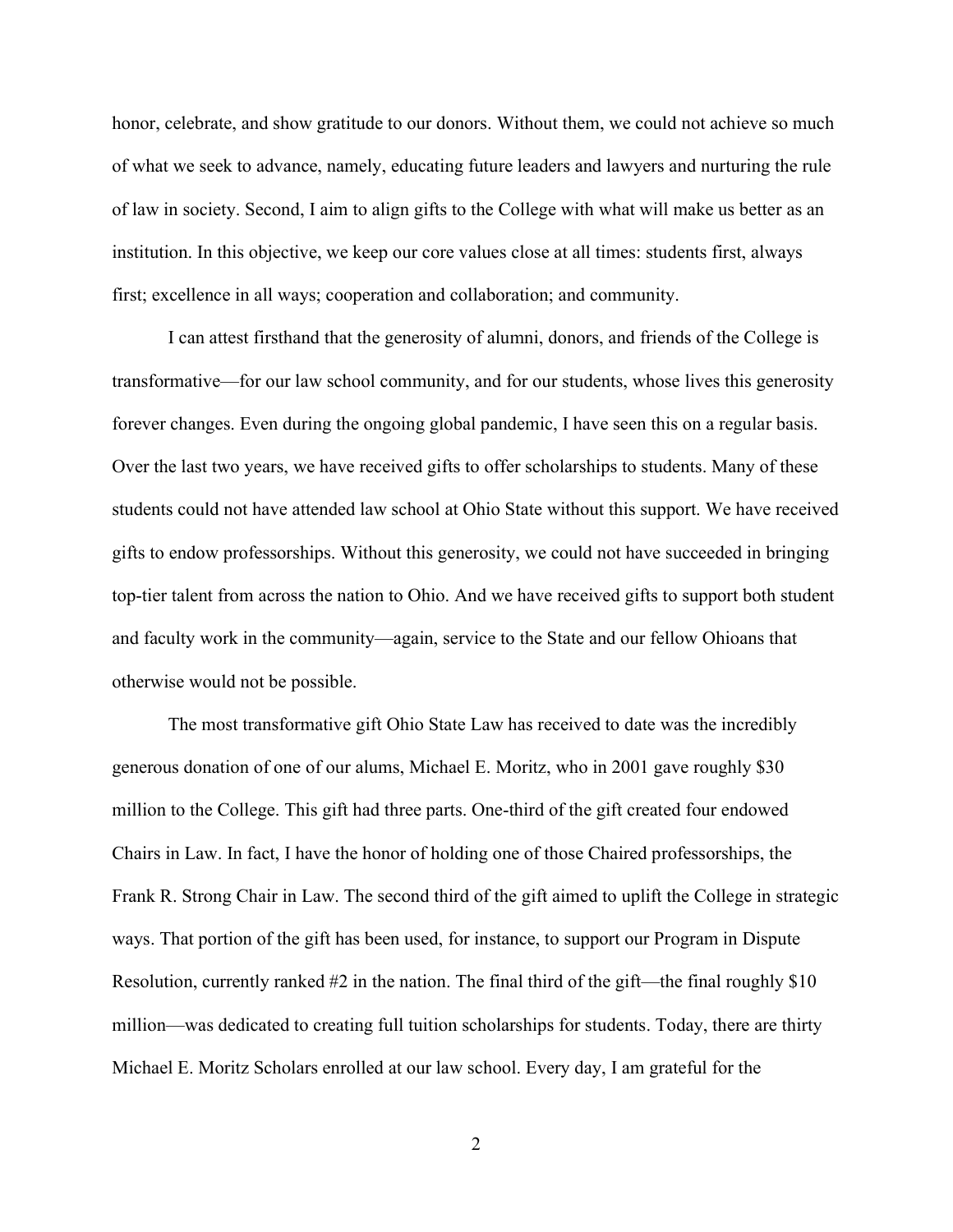tremendous foresight and charity of Mr. Moritz, who had such faith in, and was so grateful for the opportunities he enjoyed because he attended, our College that he wanted to permanently improve it in these ways. Generosity from our alums like Mike Moritz is always humbling. It never ceases to inspire me.

Some proponents of proposed Section 1715.551 point to Michael Moritz's gift as the reason why they believe that provision is necessary in Ohio law. Nothing could be further from the truth. Section 1715.551 would give heirs of donors the ability to undo what the donors themselves sought to achieve through their gifts. In so doing, this provision would create a detrimental chilling effect on charitable giving in Ohio—to public institutions of higher education, whose mission it is to create opportunity for every citizen of our state and to foster economic growth across Ohio, and more broadly as well. Section 1715.551 would announce to the nation that charitable giving in Ohio is something that can later be undone by someone's heirs, in direct contravention of the donor's actual intent. It would drive charitable donations away from Ohio's public colleges and universities, and to private institutions and charities in other states and countries.

This provision is unnecessary and counterproductive. It is contrary—and counterfactual—to the very foundation of how I approach charitable giving to my College. And it is, to all my knowledge, contrary to how each of my predecessor Deans has as well.

Nonetheless, in the media and other forums, proponents of Section 1715.551 have made assertions about Michael Moritz's gift in an effort to suggest that the provision should be adopted into law in our state. In making these assertions, however, these proponents fail to tell the full story: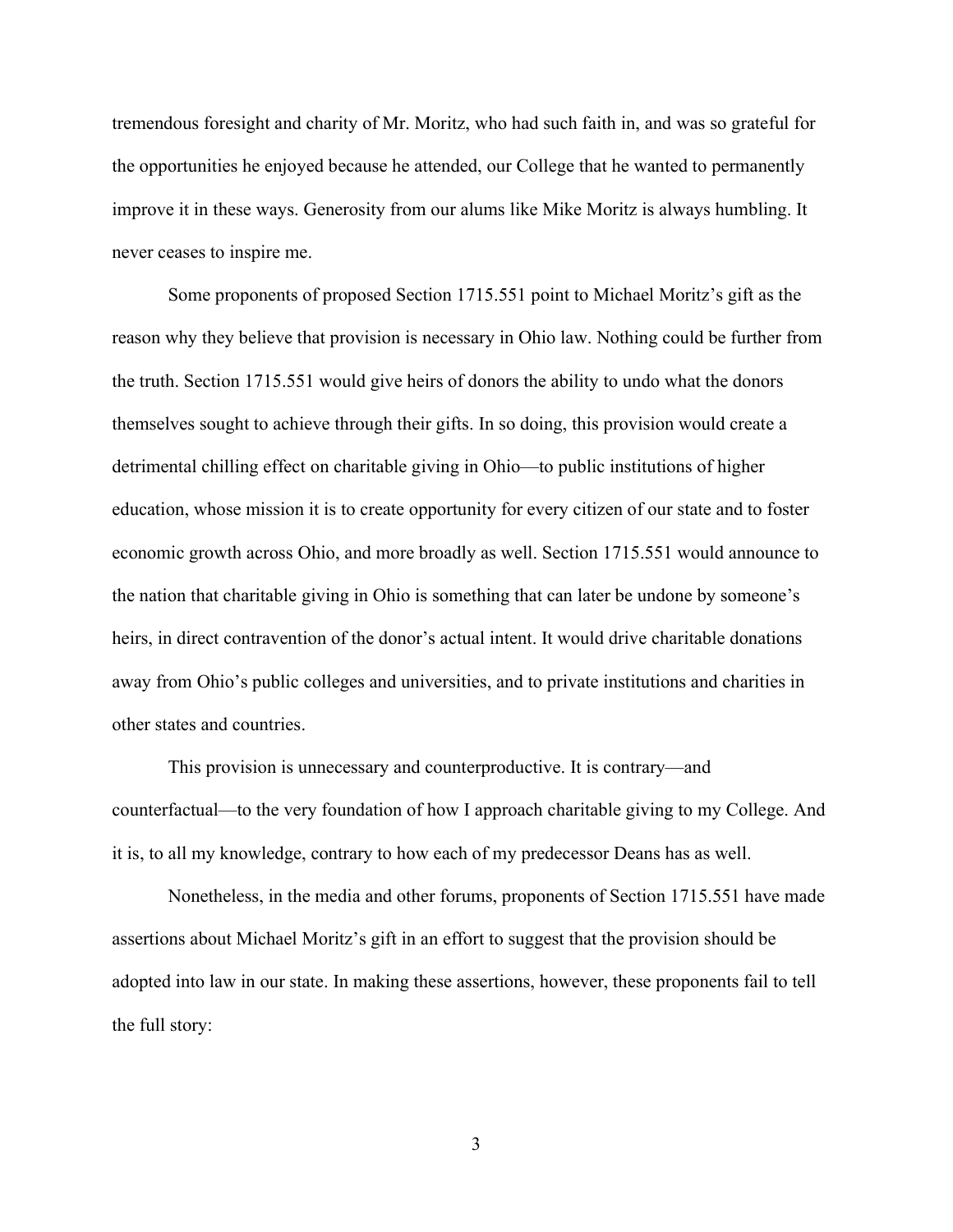- They have said, for instance, that Ohio State charges a development fee on its endowed gifts—and that such a fee is somehow objectionable. The first part of this statement is of course true. Ohio State charges a 1% development fee against endowed funds, in order to support fundraising efforts. Objecting to that fee, however, is strange indeed. Ohio law allows for such development fees, these fees are standard practice in philanthropy, and Ohio State manages all endowment funds in accordance with the law. In fact, my College's alum, Michael Moritz, sat on the Ohio State Foundation Board that approved use of this fee in the first instance.
- Proponents of Section 1715.551 have said that details about OSU endowments are not publicly available, and that "thousands" of these funds are "underwater." Both statements are simply not correct. Unlike most charitable entities, every donor to Ohio State can look up the details about their donations at any time on a publicly accessible website. Likewise, while it's of course true that the balance of any endowed fund may fluctuate over time as markets and the national economy shift, a review earlier this year showed that all of Ohio State's nearly 6,000 gifted endowed funds—including all of the funds from Michael Moritz's gift—are worth more than when the funds were gifted. These proponents also fail to state that when, in prior years, market conditions pushed certain endowed funds, including the funds connected to Michael Moritz's gift below their initial value, the University used its own money to add to all of those underwater funds. The University added more than \$5 million to the Moritz funds—to the significant benefit of the Michael E. Moritz College of Law.